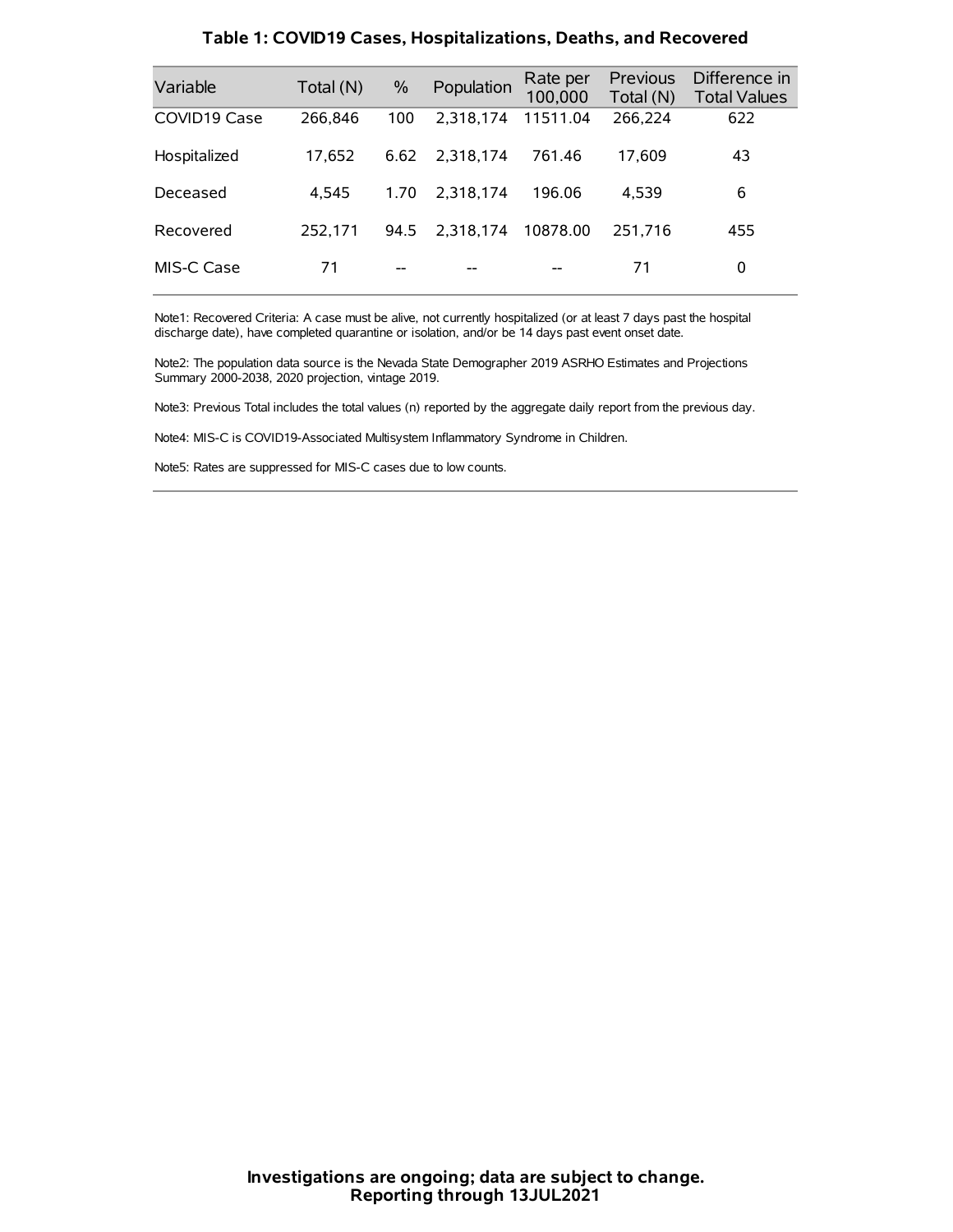## **Table 2: COVID19 Cases**

| Variable                     | Outcome                           | N      | $\%$ | Population | Rate per<br>100,000 |
|------------------------------|-----------------------------------|--------|------|------------|---------------------|
| Age Categories               | Aged 4 or less                    | 5523   | 2.07 | 149,165    | 3702.6              |
|                              | Aged 5 to 17                      | 25924  | 9.71 | 406,595    | 6375.9              |
|                              | Aged 18 to 24                     | 33368  | 12.5 | 216,762    | 15394               |
|                              | Aged 25 to 49                     | 122432 | 45.9 | 803,732    | 15233               |
|                              | Aged 50 to 64                     | 51334  | 19.2 | 423,461    | 12122               |
|                              | Aged 64+                          | 28171  | 10.6 | 318,459    | 8846.0              |
|                              | Unknown                           | 94     | 0.04 |            |                     |
| <b>Birth Sex</b>             | Female                            | 136430 | 51.1 | 1,160,285  | 11758               |
|                              | Male                              | 128147 | 48.0 | 1,157,889  | 11067               |
|                              | Unknown                           | 2269   | 0.85 |            |                     |
| Race/Ethnicity               | Hispanic                          | 86092  | 32.3 | 763,053    | 11283               |
|                              | White                             | 67463  | 25.3 | 1,006,929  | 6699.9              |
|                              | <b>Black</b>                      | 21207  | 7.95 | 262,671    | 8073.6              |
|                              | Asian or Pacific Islander         | 20254  | 7.59 | 270,209    | 7495.7              |
|                              | American Indian, Eskimo, or Aleut | 406    | 0.15 | 15,311     | 2651.6              |
|                              | Other                             | 18608  | 6.97 |            |                     |
|                              | <b>Unknown</b>                    | 52816  | 19.8 |            |                     |
| Underlying Medical Condition | <b>Yes</b>                        | 52763  | 19.8 |            |                     |
|                              | No/Unknown                        | 214083 | 80.2 |            |                     |

Note1: Breakdown of Race is exlusively non-Hispanic.

Note2: Underlying Medical Condition is any identified health condition.

Note3: The population data source is the Nevada State Demographer 2019 ASRHO Estimates and Projections Summary 2000-2038, 2020 projection, vintage 2019.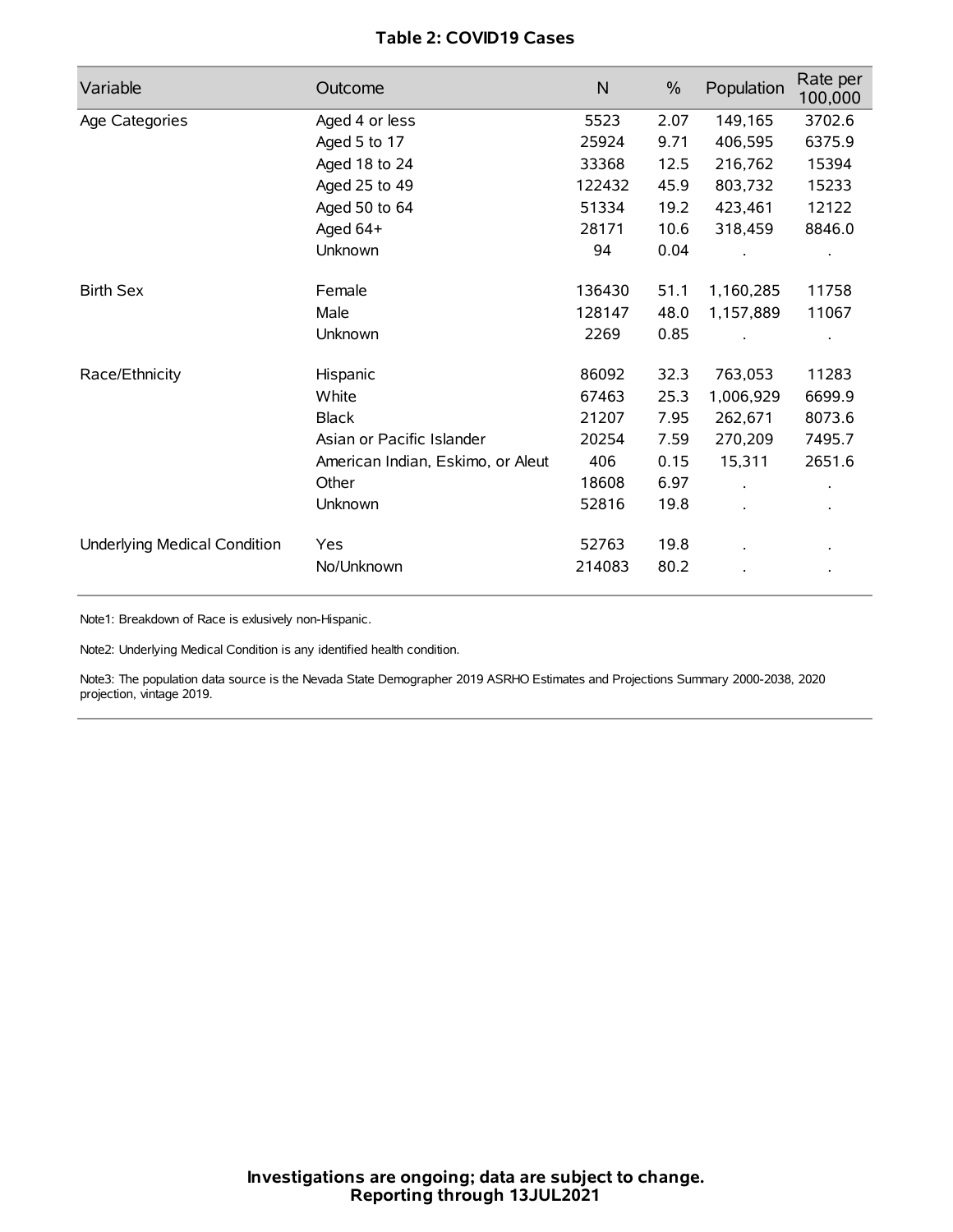| Variable         | Outcome                           | N    | $\%$ | Population | Rate per<br>100,000 |
|------------------|-----------------------------------|------|------|------------|---------------------|
| Age Categories   | Aged 4 or less                    | 121  | 0.7  | 149,165    | 81.12               |
|                  | Aged 5 to 17                      | 209  | 1.2  | 406,595    | 51.40               |
|                  | Aged 18 to 24                     | 384  | 2.2  | 216,762    | 177.15              |
|                  | Aged 25 to 49                     | 4222 | 23.9 | 803,732    | 525.30              |
|                  | Aged 50 to 64                     | 4937 | 28.0 | 423,461    | 1165.9              |
|                  | Aged 64+                          | 7777 | 44.1 | 318,459    | 2442.1              |
|                  | Unknown                           | 2    | 0.0  |            |                     |
| <b>Birth Sex</b> | Female                            | 7797 | 44.2 | 1,160,285  | 671.99              |
|                  | Male                              | 9826 | 55.7 | 1,157,889  | 848.61              |
|                  | Unknown                           | 29   | 0.2  |            |                     |
| Race/Ethnicity   | Hispanic                          | 5228 | 29.6 | 763,053    | 685.14              |
|                  | White                             | 6218 | 35.2 | 1,006,929  | 617.52              |
|                  | <b>Black</b>                      | 2332 | 13.2 | 262,671    | 887.80              |
|                  | Asian or Pacific Islander         | 1958 | 11.1 | 270,209    | 724.62              |
|                  | American Indian, Eskimo, or Aleut | 32   | 0.2  | 15,311     | 208.99              |
|                  | Other                             | 678  | 3.8  |            |                     |
|                  | Unknown                           | 1206 | 6.8  |            |                     |

## **Table 3: COVID19 Hospitalizations - General Characteristics**

Note1: Breakdown of Race is exlusively non-Hispanic.

Note2: The population data source is the Nevada State Demographer 2019 ASRHO Estimates and Projections Summary 2000-2038, 2020 projection, vintage 2019.

Note3: Rates for categories with fewer than 12 cases are suppressed due to high relative standard error.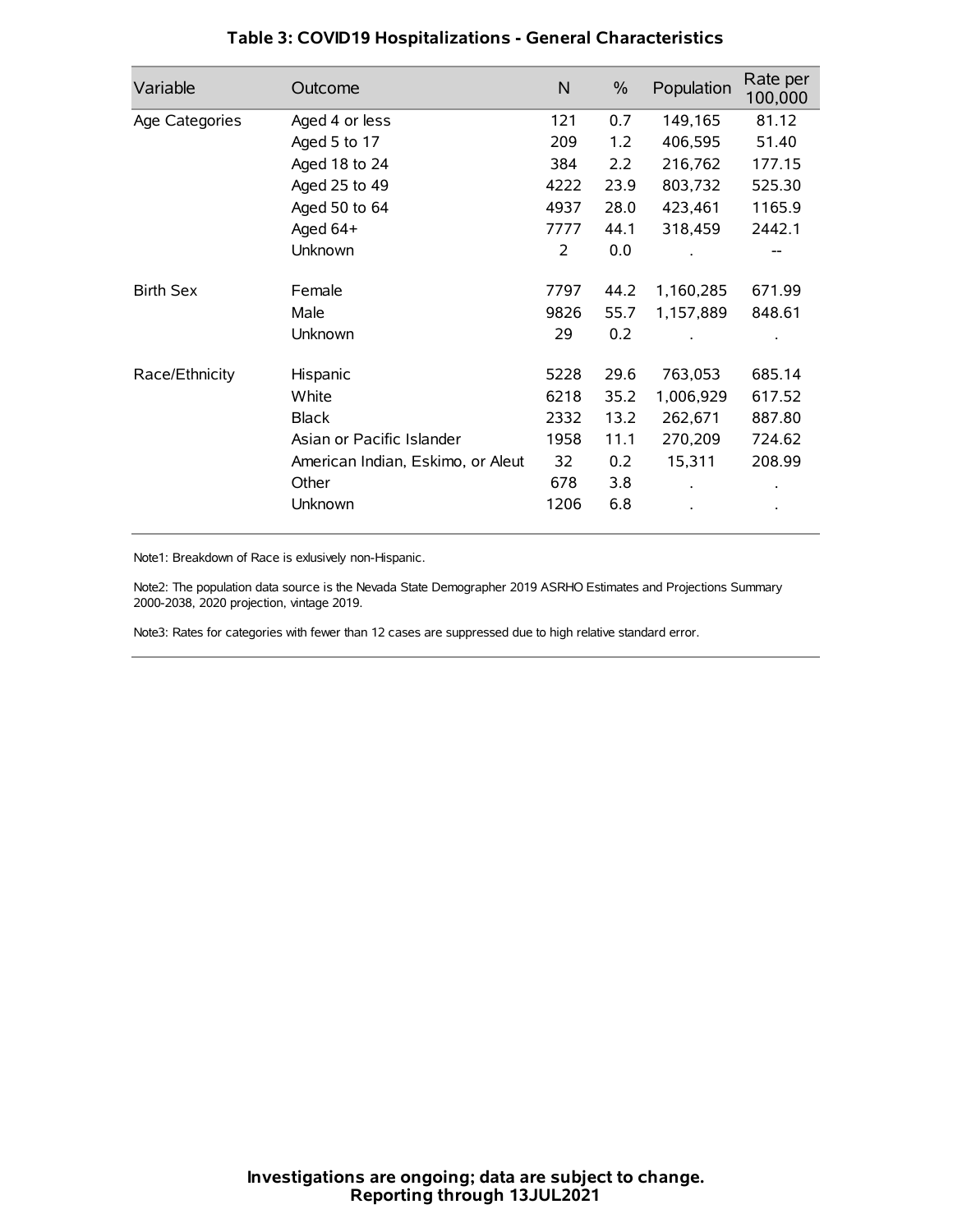| Variable                            | Outcome   | N     | $\%$ |
|-------------------------------------|-----------|-------|------|
| Deceased                            | Yes       | 3852  | 21.8 |
|                                     | No        | 13800 | 78.2 |
| ICU                                 | Yes       | 4546  | 25.8 |
|                                     | <b>No</b> | 13106 | 74.2 |
| Intubated                           | Yes       | 2203  | 12.5 |
|                                     | No        | 15449 | 87.5 |
| <b>Underlying Medical Condition</b> | Yes       | 11295 | 64.0 |
|                                     | <b>No</b> | 6357  | 36.0 |
| Hypertension                        | Yes       | 6543  | N/A  |
| Immunocompromised                   | Yes       | 388   | N/A  |
| Chronic Heart Disease               | Yes       | 2277  | N/A  |
| Chronic Liver Disease               | Yes       | 232   | N/A  |
| Chronic Kidney Disease              | Yes       | 1566  | N/A  |
| <b>Diabetes</b>                     | Yes       | 4951  | N/A  |
| Neurologic/Neurodevelopmental       | Yes       | 806   | N/A  |
| Chronic Lung Disease                | Yes       | 2736  | N/A  |
| <b>Historically Healthy</b>         | Yes       | 3325  | N/A  |
| Other                               | Yes       | 4618  | N/A  |

# **Table 4: COVID19 Hospitalizations - Morbidity**

Note1: Underlying Medical Condition is any identified health condition.

Note2: The breakdown of health conditions are not mutually exlusive (i.e., a person can have more than one risk factor).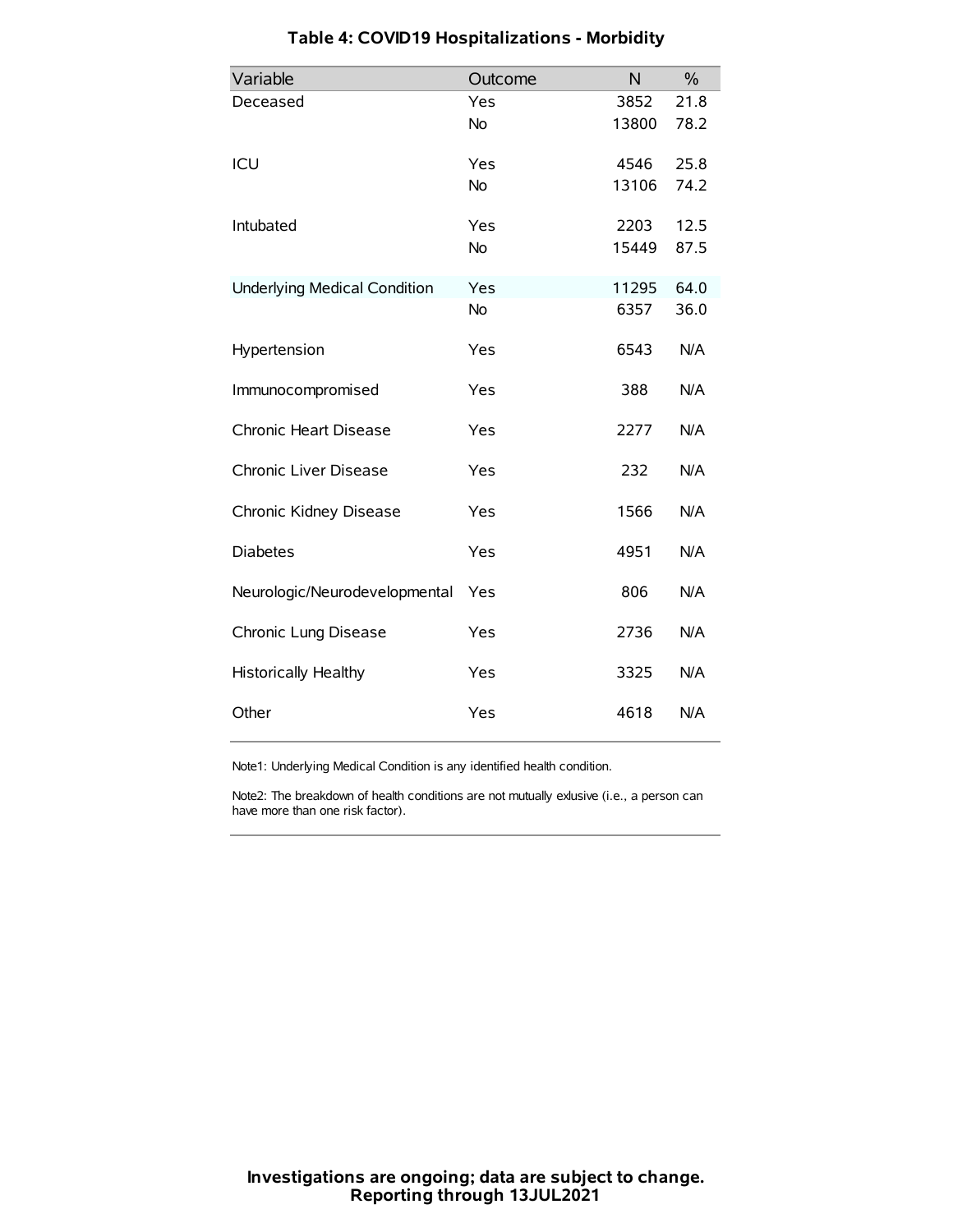| Variable         | Outcome                           | N    | $\%$ | Population           | Rate per<br>100,000 |
|------------------|-----------------------------------|------|------|----------------------|---------------------|
| Age Categories   | Aged 5 to 17                      | 4    | 0.1  | 406,595              |                     |
|                  | Aged 18 to 24                     | 10   | 0.2  | 216,762              |                     |
|                  | Aged 25 to 49                     | 322  | 7.1  | 803,732              | 40.06               |
|                  | Aged 50 to 64                     | 917  | 20.2 | 423,461              | 216.55              |
|                  | Aged 64+                          | 3292 | 72.4 | 318,459              | 1033.7              |
| <b>Birth Sex</b> | Female                            | 1721 | 37.9 | 1,160,285            | 148.33              |
|                  | Male                              | 2816 | 62.0 | 1,157,889            | 243.20              |
|                  | Unknown                           | 8    | 0.2  |                      |                     |
| Race/Ethnicity   | Hispanic                          | 1232 | 27.1 | 763,053              | 161.46              |
|                  | White                             | 2059 | 45.3 | 1,006,929            | 204.48              |
|                  | <b>Black</b>                      | 546  | 12.0 | 262,671              | 207.86              |
|                  | Asian or Pacific Islander         | 628  | 13.8 | 270,209              | 232.41              |
|                  | American Indian, Eskimo, or Aleut | 11   | 0.2  | 15,311               |                     |
|                  | Other                             | 45   | 1.0  | $\ddot{\phantom{0}}$ | $\bullet$           |
|                  | Unknown                           | 24   | 0.5  |                      |                     |

### **Table 5: COVID19 Deaths - General Characteristics**

Note1: Breakdown of Race is exlusively non-Hispanic.

Note2: The population data source is the Nevada State Demographer 2019 ASRHO Estimates and Projections Summary 2000-2038, 2020 projection, vintage 2019.

Note3: Rates for categories with fewer than 12 cases are suppressed due to high relative standard error.